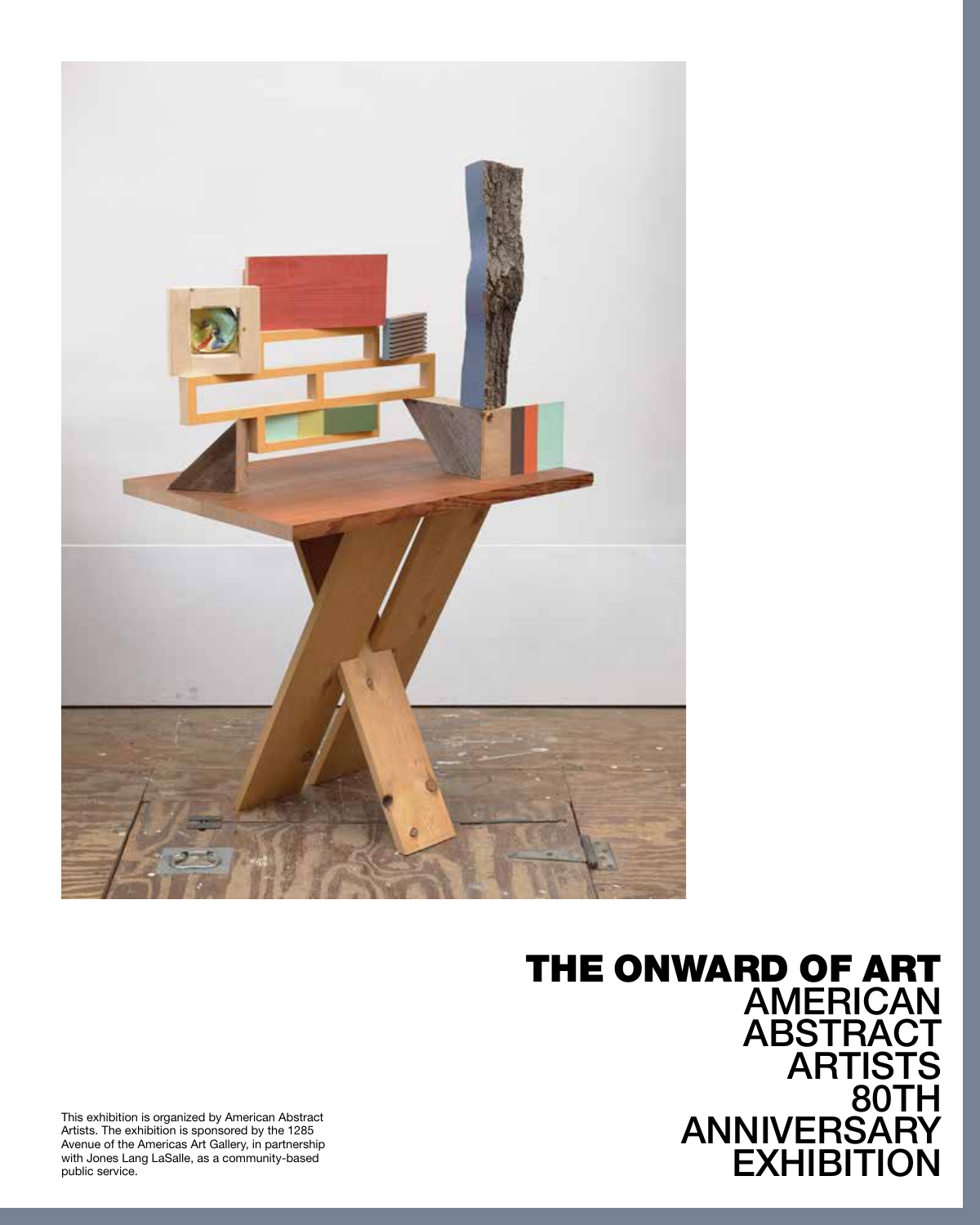

**American Abstract Artists** was founded in 1936 by a group of progressive, forward-looking practitioners. At the time, abstraction, as part of the language of modernist art, had a history of less than a quarter century and was still regarded with suspicion by many serious art lovers. The founders of AAA believed implicitly in the power of autonomous, non-representational images to communicate profound ideas and emotions. In today's art world, when verbally expressed ideas are often valued more highly than the forms that embody them and traditional facility in representation is often admired above any other considerations, the kind of wordless eloquence that the first members of AAA embraced has once again come into question. Yet the work of many significant artists, such as today's members of AAA, continues to reaffirm the health and versatility of

> **Claire Seidl** *It Goes Without Saying*, 2015 Oil on linen,  $51'' \times 45''$  $\blacktriangleright$

abstraction. To celebrate the organization's 80th anniversary in 2016, it seems imperative to consider not just the AAA's distinguished past but, more importantly, its robust present. The exhibition organized to honor the anniversary has therefore been selected from submissions by current members of works made within the past three to five years — a showcase not only of the vitality and relevance of the AAA in the twenty first century, but of the continued relevance and vitality of art that communicates directly through the eye, reaching our intellect and our emotions without words. A selection of works by distinguished earlier members of AAA emphasizes both the continuity of the organization's concerns and its significance to the history of modernist art in American.

Karen Wilkin, Curator 2015



**Dorothea Rockburne** *Copper, Paper Pulp, and Dieu Donné #4*, 2003 Copper foil, paper pulp, Lascaux Aquacryl; mounted on rag board, 31  $5/8" \times 23"$ ▲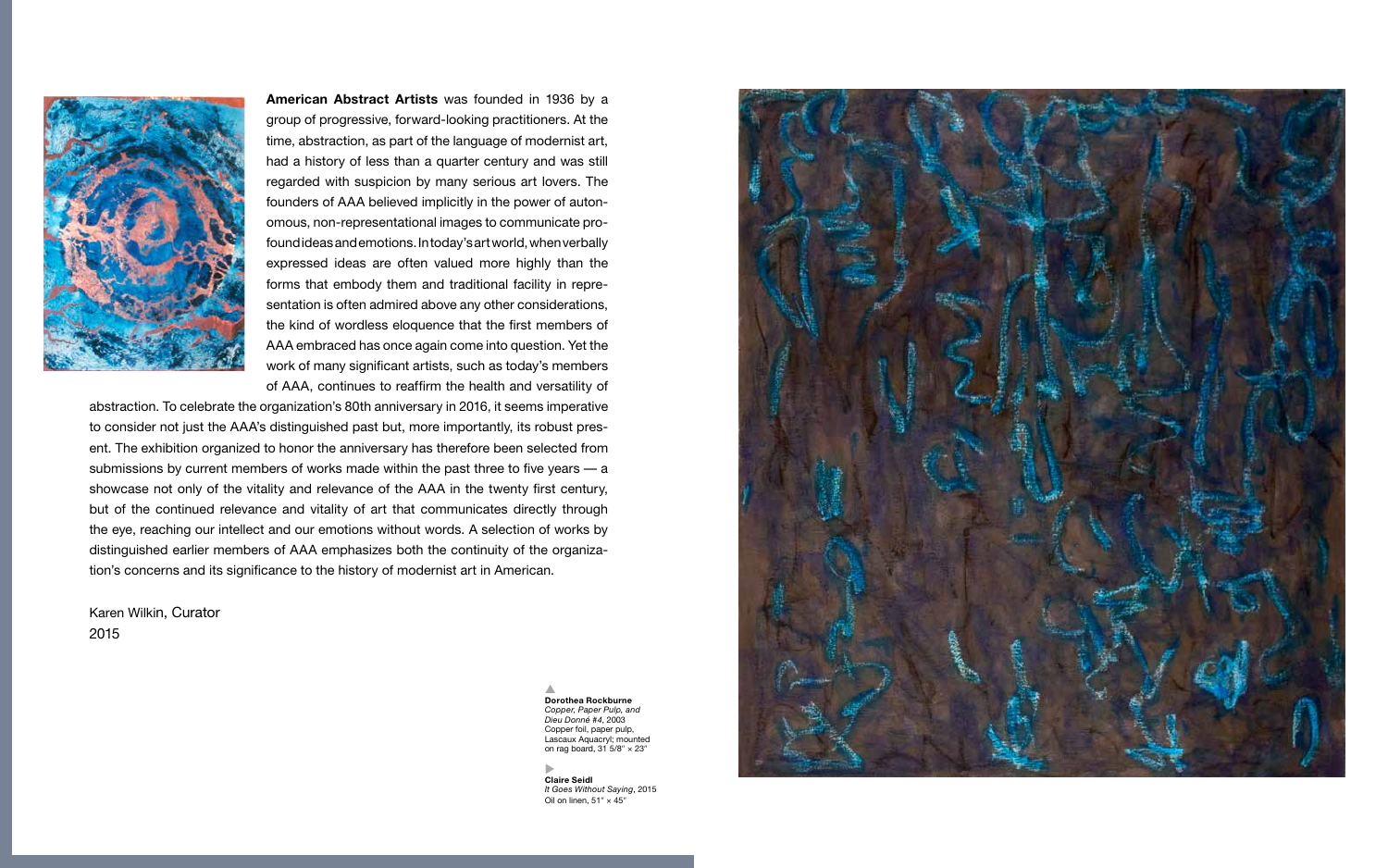

**Cecily Kahn** *Untitled*, 2014 Oil on linen,  $35'' \times 30''$ 



**Emily Berger** *Untitled*, 2015 Oil on wood  $30'' \times 24''$ 

**Marthe Keller** *By Way of Sagittarius*, 2013 Acrylic and zinc dust on antique linen, 48.75"  $\times$  48"

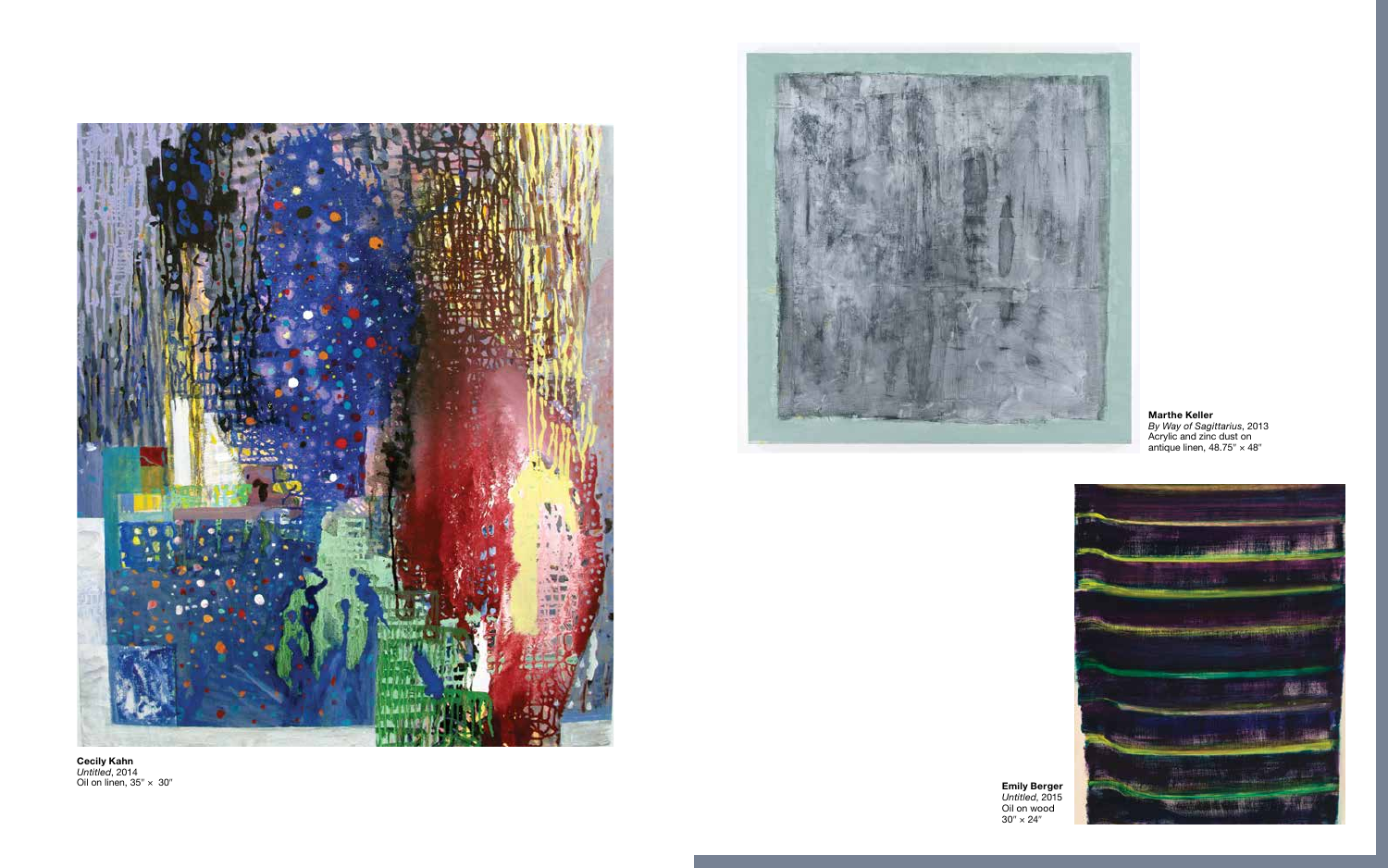**Sharon Brant** *#77-2015 (from An Uncertain Geometry series)*, 2015 Alkyd and oil stick on canvas,  $36'' \times 48''$ Courtesy of Minus Space









*Cartography*, 2014 Oil on canvas,  $38'' \times 42''$ Courtesy of Loretta Howard Gallery/David Row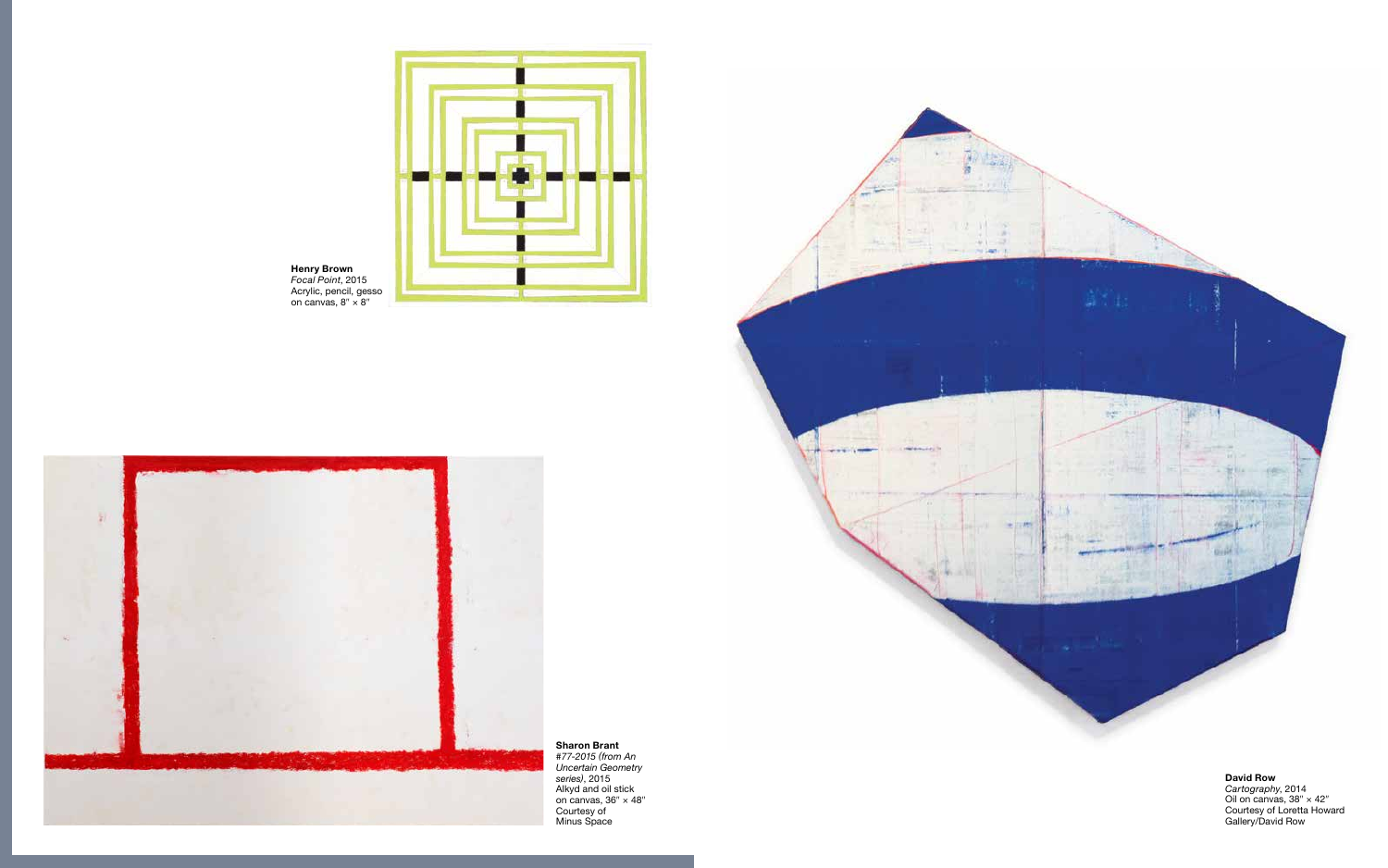



**Julian Jackson** *Iris 2*, 2015 Oil on canvas, 48"  $\times$  48" **Power Boothe** *Ellipsis #4*, 2015 Gouache on arches cold press paper, 15.5" × 15" Courtesy of Fred Giampietro Gallery



**Creighton Michael** *Script 214*, 2014 Layered acrylic on concave wood panel, 36" × 34" × 2.5"

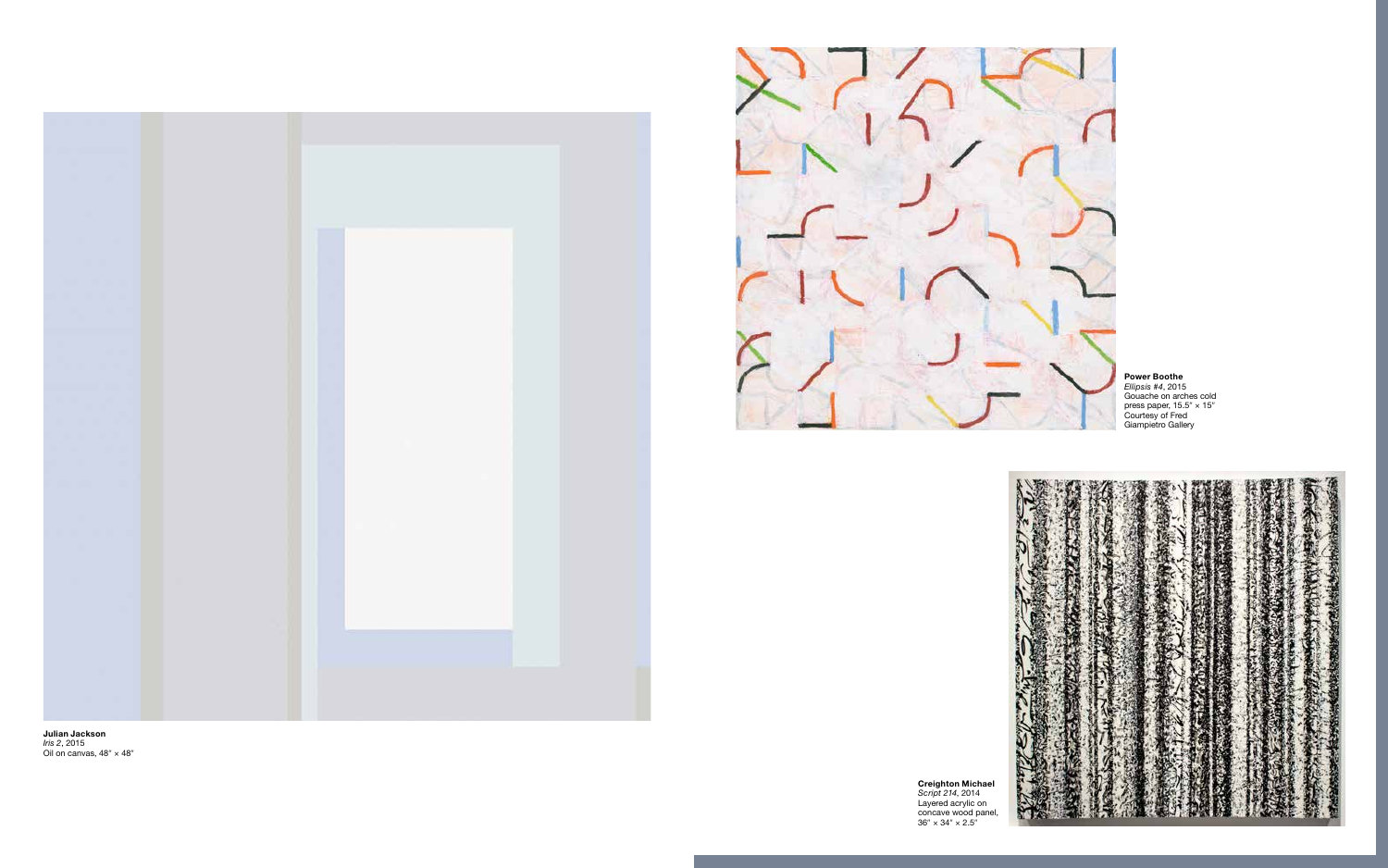**Manfred Mohr** *P2200-1577*, 2014 Pigment ink on paper,  $31.5" \times 31.5"$ Courtesy of Bitforms Gallery, New York



**Stephen Westfall** *Otherwise*, 2013 Oil and alkyd on canvas, 48 " × 48 " Courtesy of the artist, Lennon Weinberg, Inc., New York

**Joanne Mattera** *Chromatic Geometry 23*, 2015 Encaustic on panel,  $12" \times 12"$ Courtesy of Marcia Wood Gallery, Atlanta